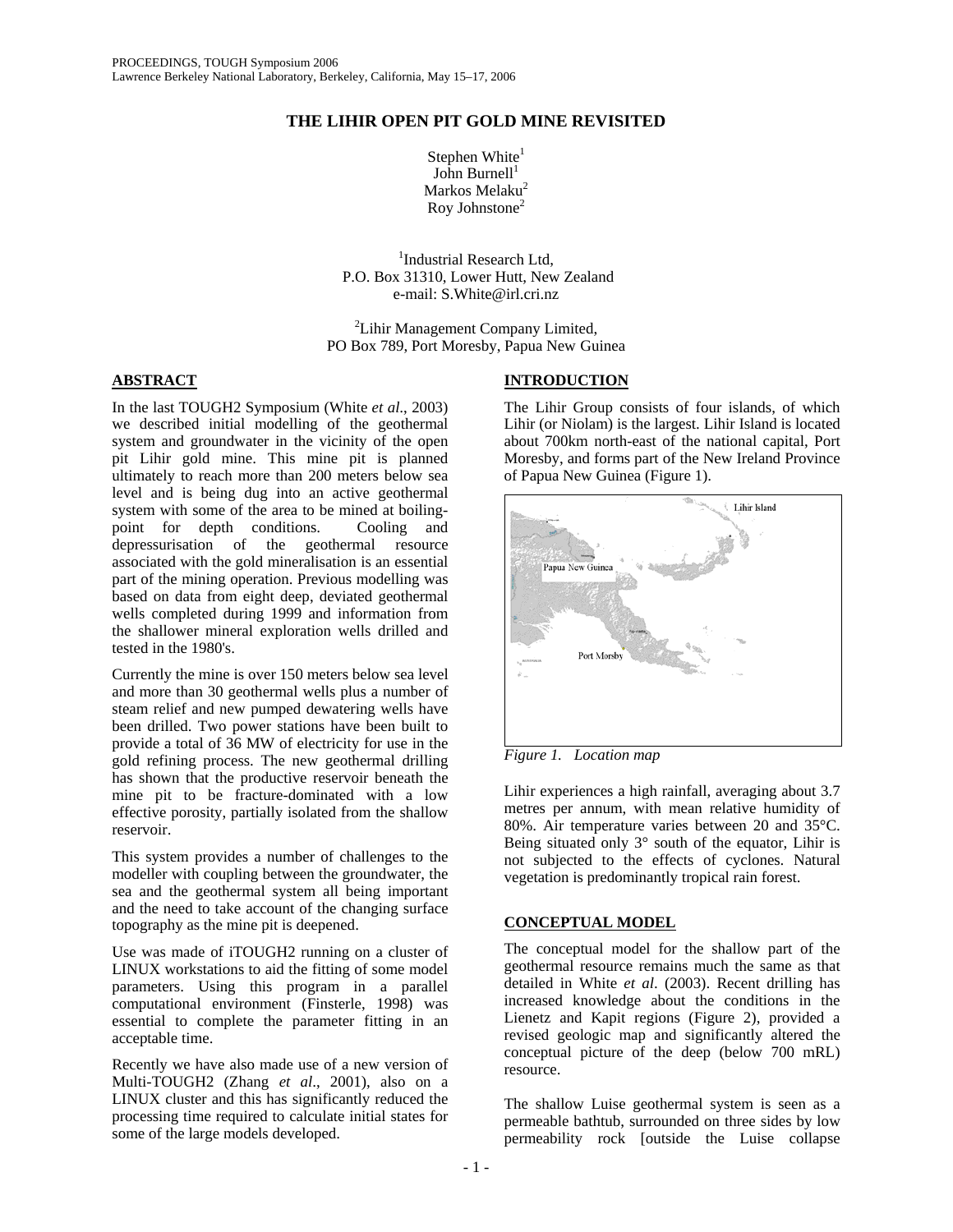

*Figure 2. Map showing pit locations and major features of importance to conceptual model.* 

Pressure measurements in recent wells in the Kapit region (see Figure 2) show pressures below cold hydrostatic at depth, but above about 960 mRL (1000 mRL being the mean sea level) they exceed the pressure in the sea at the same depth. So, the outflow must be at this depth and above. Isotopic measurements suggest that there was minimal cold recharge to the undisturbed geothermal reservoir from the sea at depth even though the hydrostatic pressure is significantly greater outside than inside the geothermal reservoir. Allis (2003) has reviewed all existing geophysical data and believes that magnetic anomaly data indicate a source of deep recharge largely located beneath the Kapit area. There must also be some recharge spread along the western side of the Minifie and Lienetz pits.

The conceptual model of the deep system has been revised significantly in the light of this new information. The key differences between the conceptual model used in modelling described in White (2003) and this work are.

 The area of hot inflow has been extended to include the area beneath Kapit identified in Allis (2003) and recent deep drilling. The enthalpy of this inflow has been increased to match better the high  $(> 300 \degree C)$ temperatures existing in some deep regions of the reservoir.

 The permeable regions below 800 mRL in the current model are more extensive than in the earlier work.

This deeper permeability is somewhat irregular and probably comes from fractured rock rather than the more extensive permeability found in some of the shallow units such as the Boiling Zone. The area of the permeable fractured region is still uncertain but drilling suggests it extends at least at least over the areas 'inner' and 'outer' in Figure 4. The upflow region is also likely to be fractured.

Previously the Anhydrite Sealed units were treated as being low permeability throughout the reservoir. However some recent drilling and the need to match measured pressure drawdown in the deep parts of the reservoir has required a revision of this. The current model has areas of fracture permeability at depth and permeability in the Minifie shear zone and beneath the planned Lienetz pit.

The geothermal resource is now much better understood than it was but some of the previous uncertainties remain. The most important of these is the full extent of the high temperature resource. Electrical geophysical surveys have been carried out, but provided limited information due to rugged local topography, the massive sulphide orebody and relatively high-salinity groundwater adjacent to Luise Harbour. The southeastern flank of the resource has been proven in some detail by the mineral exploration wells and by the deep wells. However, there is no direct information available to determine reliably the location of the northern and western boundaries of the permeable high-temperature geothermal resource. For modelling purposes, the rim of the Luise collapse structure has been used to locate the western northern boundaries of the hightemperature resource and the work of Allis to locate the upflow which is also taken as the northern boundary of the deep resource. Low permeability, cool formations are assumed to lie outside the structure with enhanced permeability and high temperatures confined within the collapse structure.

A key issue for the mining of the Kapit region is the connection between the permeable areas of the geothermal resource and the sea. The geological model shows Boiling Zone and Silica Clay extending beneath the sea and in the numerical model described here these provide a permeable connection to the sea in the Kapit Region. The poor tidal response of wells in this region does not exclude this connection as the existence of a two-phase reservoir extending beneath the sea will mask any tidal effects.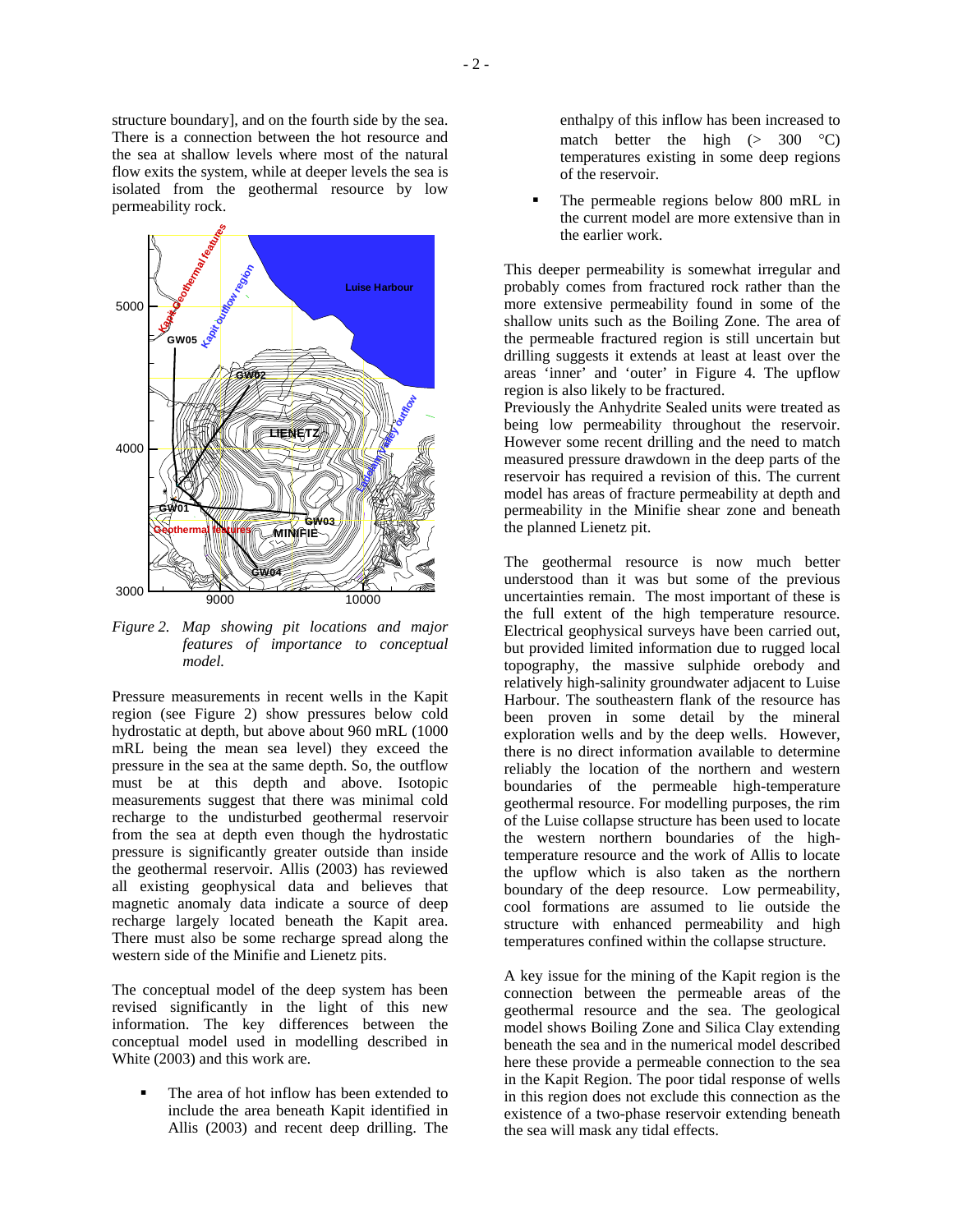#### **MODEL DESCRIPTION**

As in the models described in White (2003) we have used the program TOUGH2 (Pruess *et al.*, 1999) to model the reservoir. An important change is in the grid now used for these models has been replaced by that shown in Figure 3. This was done in the interests of computational efficiency, accuracy and stability. Although the current model has three times the number of elements of the old model, calculation time is similar.



*Figure 3. A portion of the TOUGH2 grid* 

The horizontal resolution generally varies between 50 and 500 meters with the fine resolution over the geothermal system and mine area. For simulations involving the proposed Kapit pit, resolution in the sea wall was improved to 20 meters. Two different vertical resolutions were used, a coarse resolution model, with a vertical resolution above 700 mRL of 40 m, and a fine resolution model which has a resolution of ten meters above 700 mR. The coarse model contains more than 16,000 elements and the fine resolution model more than 45,000 elements. The earth surface topography is modelled both above and below sea level by removing elementa and applying an appropriate boundary condition.

The geology and hydrology of the area are approximated by the integrated finite difference method (IFDM). The IFDM treats the reservoir as being composed of a large number of elements (or blocks) and calculates the flows between these blocks, and average temperatures, pressures,  $CO<sub>2</sub>$ content and saturations within each block. Similarly, any production and injection well location is defined only to the dimension of the block containing the well. The size of these blocks therefore determines the resolution of the model.

#### **ROCK PROPERTIES**

The shallow geology (above 700 mRL) in and around the mine pit and the Kapit area has been defined in some detail by the mineral exploration drilling. It was necessary to divide the Anhydrite Sealed unit of the geologic model into three distinct units of different permeability to allow different permeabilities in the Minifie Shear zone, beneath the Lienetz pit, and at depth in the area of productive geothermal wells, and a general region of low permeability at depth.

In some of the modelled areas where subsurface information was not available, the rock type assigned was extrapolated from observed data. This is particularly true in the area of the model extending beneath the sea.

Outside the caldera structure and beneath the sea there is little information available on the geology or permeability. The rapid increase in groundwater levels and the existence of perched aquifers at the margins of the caldera structure suggest low permeability and all rock outside this area is assigned to a single rock type.

In the undisturbed state the hydrostatic pressures within the geothermal resource and in the sea are balanced at about 850 - 960 mRL. Below this level, pressures beneath the sea exceed the geothermal fluid pressures. The reservoir fluid chemistry and isotopic analysis indicates that the connection to the sea at depth is poor. As in earlier models the permeability between the sea and the geothermal system has been adjusted to reduce cool recharge flowing from the sea. This is in keeping with the retrograde solubility of anhydrite  $(CaSO<sub>4</sub>)$  with increasing temperature. Heated seawater is expected to precipitate anhydrite, and the permeability of any connection between the sea and the hot reservoir would be expected to diminish over a period of time. At shallow levels where hydrostatic pressure in the geothermal reservoir slightly exceeds seawater pressure, the flow direction is from the reservoir to the sea and the shallow rock types (defined by exploration) determine the permeability of this connection.

Below 700 mRL within the caldera the rock is divided into four types:

*inner* - a very high permeability zone of fractured rock, this region is largely defined as an envelope of the highly productive geothermal wells

*outer* - a moderate-high permeability region of fractured rock

*downflow* - a low permeability region which allows a small amount of cooler vertical recharge to the deeper parts of the reservoir.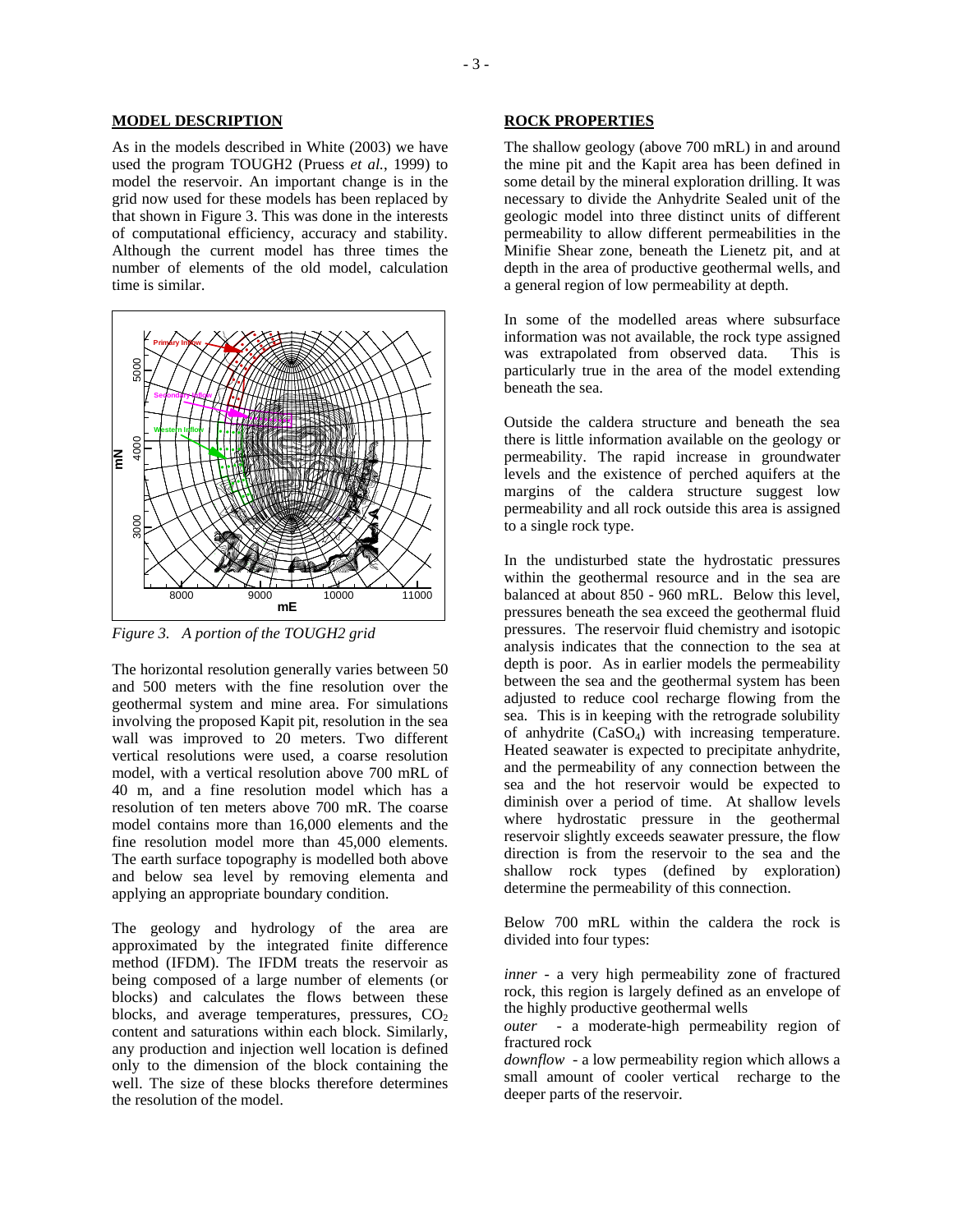*anhydrite sealed -* a low – moderate permeability region within the caldera for which there is no evidence of significant permeability.

In the Ladolam Valley, measurements of tidal efficiency showed the wells communicated through a zone of high permeability. The well temperature profiles indicate this was also an area with high infiltration of cool near-surface waters. In this area a high permeability has been assigned irrespective of the rock type. Although poor tidal efficiencies have been measured in the Kapit region these should not be taken as indicating no permeable connection with the sea as the two-phase nature of the reservoir in this region make interpretation of tidal efficiencies difficult.

Figure 4 shows the location of the different rock types defining the deep geothermal reservoir between –250 mRL and 0mRL and Figure 5 is an example of a layer in shallow reservoir rock types where rock types are largely defined by the LMC geologic model.



*Figure 4. Deep permeability structure* 



*Figure 5. Typical shallow permeability structure* 

There are now sufficient measurements to allow permeability estimates to be made over a much wider area of the reservoir than previously. A number of interference and pressure rundown tests have been performed on wells in the Lienetz and Kapit regions. Many of these have been analyzed and provide permeability-depth estimates for Boiling Zone and Silica Clay units in these regions. Good estimates of the permeability above RL 700 meters have been obtained by matching pressure drawdown of the monitor wells in response to production from dewatering wells and geothermal production. Using iTOUGH2 (Finsterle 1999). There was good agreement between permeabilities estimated using this method and those calculated from the interference tests.

Permeabilities in the deep reservoir were also estimated using iTOUGH2 (Finsterle 1999) to match pressure drawdown in the geothermal wells. Deep pressures were surprisingly sensitive to shallow dewatering, indicating a much better connection between the shallow and deep parts of the field than previously believed. The best estimates of permeabilities are a compromise between matching the initial state of the field and matching the pressure history. Generally those judged to have good reliability have been refined using inverse modelling producing results consistent with interference test data.

#### **BOUNDARY CONDITIONS**

The base of the model, at –500 mRL, is mostly defined as a no fluid-flow boundary. A heat flow of  $0.15$  W/m<sup>2</sup> is applied to all elements of the bottom layer of the model. This represents heat conduction from hotter rock at depth. The value chosen has been found to be appropriate for other geothermal areas. In addition to the heat flow there is hot fluid recharge into some of the bottom elements in the areas shown in Figure 3. The flow rate and enthalpy for each of the regions shown in this figure is given in Table 2

| Table 1: Flow rate and enthalpy at the base of the |
|----------------------------------------------------|
| model                                              |

| Region    | <b>Flow Rate</b><br>(kg/s) | Enthalpy (kJ/kg) |
|-----------|----------------------------|------------------|
| Primary   | 58                         | 1680             |
| Secondary | 13.4                       | 1230             |
| Western   | 17.3                       | 1100             |
| Total     | 88 7                       | 133 MW           |

The vertical sides of the model are assumed to be noflow boundaries as it is believed that the areal extent of the model is sufficient to include the whole catchment likely to contribute recharge to the geothermal system and that these boundaries are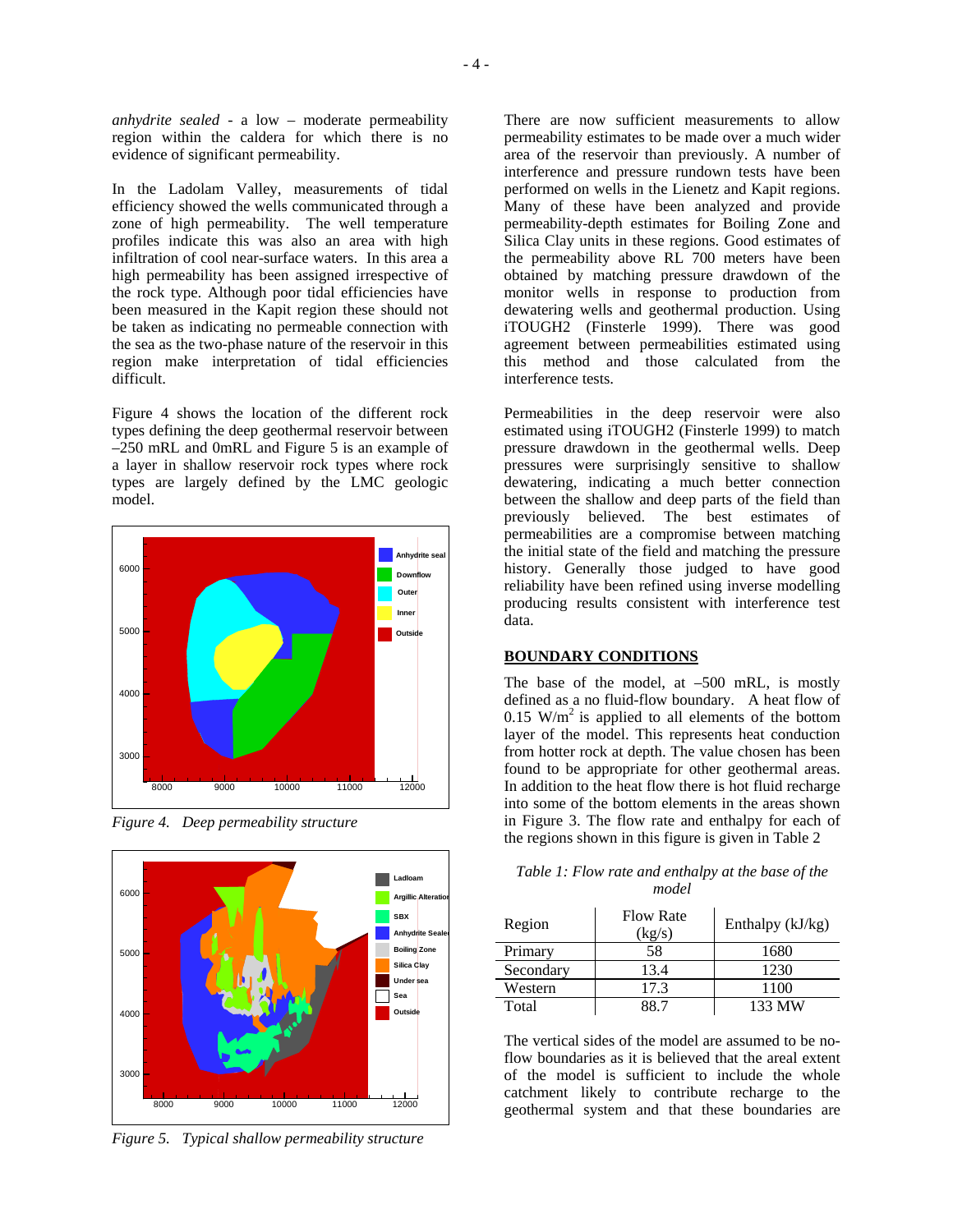sufficiently far away from the geothermal system for this to be a reasonable choice of boundary condition.

The upper surface of the model represents the topography of the area. At the ground surface 'air' (actually  $CO_2$  gas) with a temperature of 30 $\degree$ C and a pressure of one bar is specified. The surface thermal features in the Kapit area are represented by a pressure dependent 'sink'.

Cold recharge to the system is largely from rain falling on the surface of the modelled area, with a small amount of deep recharge from the sea. The rain is modelled by adding sources of 30°C water in all the elements at the surface of the model. These sources represent the portion of the rain that infiltrates into the groundwater system and mixes with the upflowing geothermal fluid. The rain does not infiltrate uniformly over the whole model but at different rates in different areas. Infiltration is largely governed by the rock type assigned to surface elements. In the areas of high infiltration (Ladolam valley and Lienetz region) about 55 % of the rain can infiltrate, while in the high ground outside the caldera, 0.1% of the rain is assumed to infiltrate into the groundwater system. Most of this is high ground with steep topography and low permeability and is not expected to absorb rain at a greater rate.

#### **MODEL VERIFICATION**

The parameters defining the model are:

- Magnitude, enthalpy and location of the sources representing the geothermal recharge into the system
- Permeability, porosity, specific heat and density of each element in the model.
- Magnitude and location of surface infiltration
- Non-condensable gas content in the deep recharge fluid

These parameters are adjusted until the model calculates an acceptable match to a number of measured or interpreted properties of the system.

The information used in calibrating this model was:

- Temperature and pressure measurements from the shallow mineral exploration wells;
- Pressure and temperature measurements from the deep geothermal wells drilled since 1999;
- Estimated fluid flows through the system. Pressure drawdown resulting from dewatering.
- Pressure drawdown in the deep geothermal system.

#### **STEADY STATE**

The first step in the verification of a geothermal model is the simulation of the natural state of the system. This is calculated by setting all boundary conditions, setting initial conditions to arbitrary values and then allowing the system to evolve in time until it ceases to change. Calculated values of pressure, temperature and flows are then compared with measured or estimated values for the field. Parameters defining the model are then adjusted to improve the match between calculated values and measured data and the model rerun. This process is repeated until an acceptable match to measured data is obtained.

Once an acceptable steady state is obtained, then permeabilities are refined by matching the response of the dewatering monitor wells and the deep geothermal system to dewatering and geothermal production. The steady state is then rerun and parameters further adjusted to improve the match to observation.

In Figures 6–10, contours of calculated temperatures at selected elevations are shown. Measured data are shown on these figures as spot values. Over the entire reservoir there is an acceptable agreement between the model results and field measurement. As can be seen from these figures the modelled temperatures compare satisfactorily with values found in the deep wells. At shallower levels, above 800 mRL, there is generally good agreement between the model and observation. The largest discrepancies are in the Ladolam valley region where modelled temperatures are too hot in some areas.

The shallow structure in the Lienetz region is obviously complicated with large variations in temperature over short spatial scales. The cool downflow around 4000m N 9600 mE is represented by the model but some fine-scale detail in this area is absent.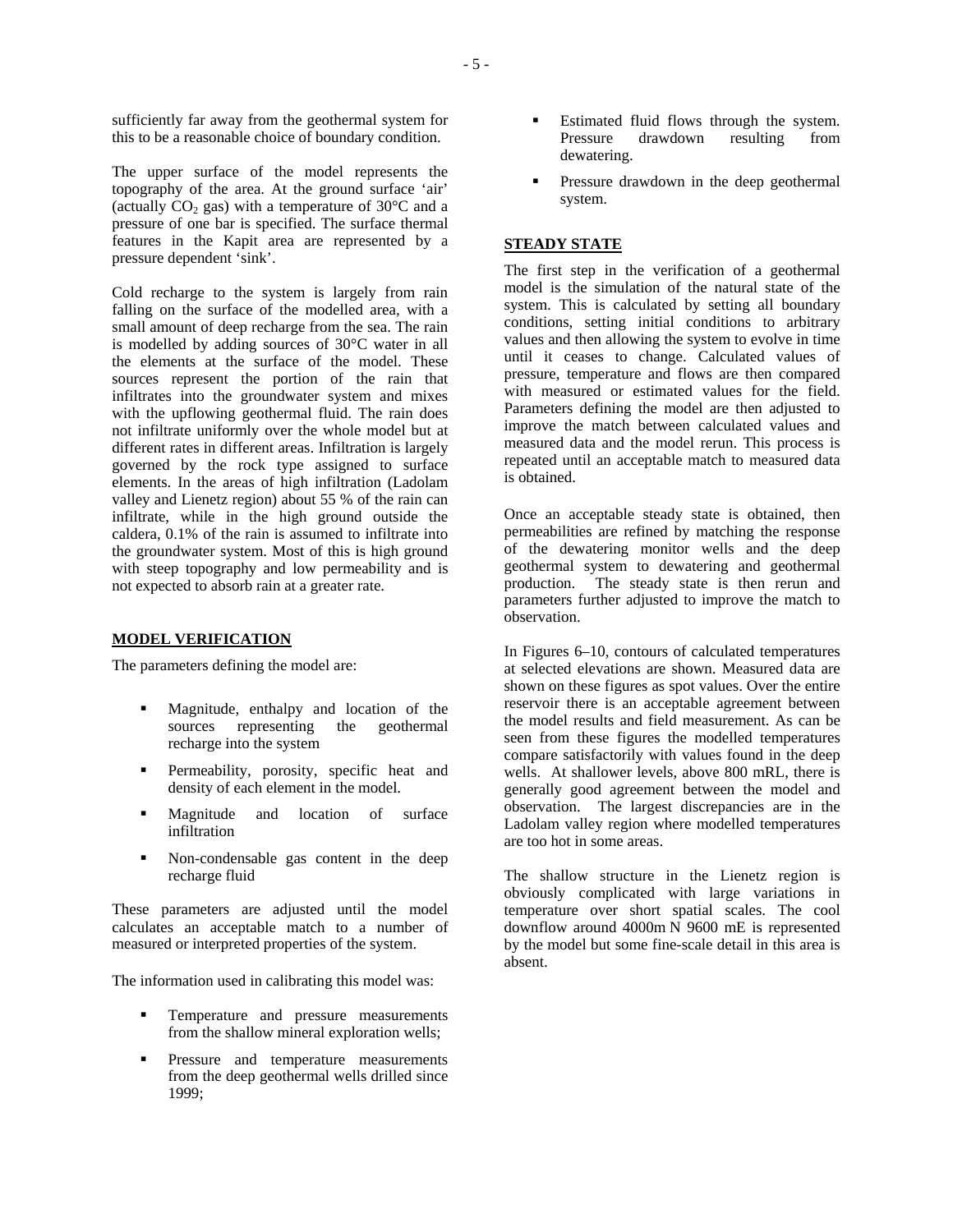

*Figure 6. Match to initial temperatures at 0 mRL, measured values are shown in red* 



*Figure 7. Match to initial temperatures at 500 mRL, measured values are shown in red* 



*Figure 8. Match to initial temperatures at 700 mRL, measured values are shown in red.* 



*Figure 9. Match to initial temperatures at 800 mRL, the red lines are estimated contours through measured data.* 



*Figure 10. Match to initial temperatures at 900 mRL, the red lines are estimated contours through measured data.* 

# **INVERSE MODELLING**

The steady state calculation described in the previous section provides a starting point for simulation of dewatering and geothermal production from the field. Comparing calculated pressures and temperatures with measured values gives better estimates of model parameters to be obtained.

The procedure used was to model the dewatering and geothermal production over the period from September 1997 to March 2005. This produced estimates of the pressure drawdown at each of the monitor and geothermal wells. The permeability of regions affecting the calculated pressure drawdown was adjusted to improve the match to measurement and the process repeated. This procedure used the inverse modelling program iTOUGH2, which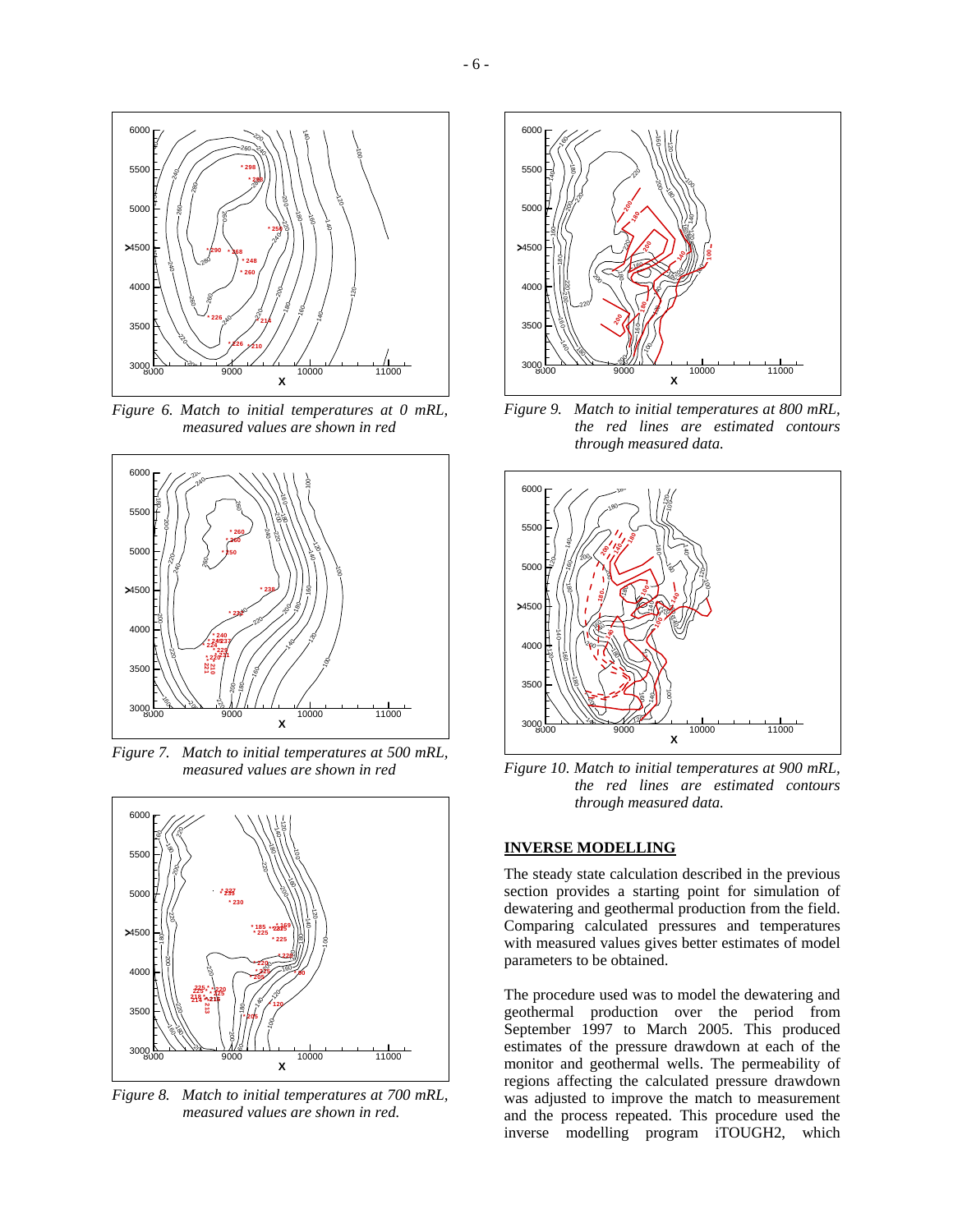repeatedly adjusts parameters until an optimum match to measurement is obtained. In some cases this was aided by manual adjustment of parameters. Not all model parameters can be adjusted in this manner as some parameter estimates are insensitive to available measurements. The calculated match to monitor bore water levels is shown in Figure 12-15 and geothermal wells in Figure 11.



*Figure 11. Match of the 2005 Phase 7 Model to the drawdown in the geothermal wells.* 



*Figure 12. History match of the 2005 Phase 7 Model to drawdown in the East Minifie region* 



*Figure 13. History match of the 2005 Phase 7 Model to drawdown in the Bridge Area* 



*Figure 14. History match of the 2005 Phase 7 Model to drawdown in the East Lienetz area* 



*Figure 15. History match of the 2005 Phase 7 Model to drawdown in the Ladolam Valley* 

It is also useful to compare calculated values with measured values while also providing information about the location of the measurements. In Figure 16 we ignore depth and plot the difference between calculated and measured shallow pressures in March 2005. This figure illustrates a generally good correlation between measured and calculated pressures over the whole area for which data are available. Figure 17 provides a comparison between measured temperatures at 880 mRL. Again the match is acceptable although the model may over estimate temperatures in the east.